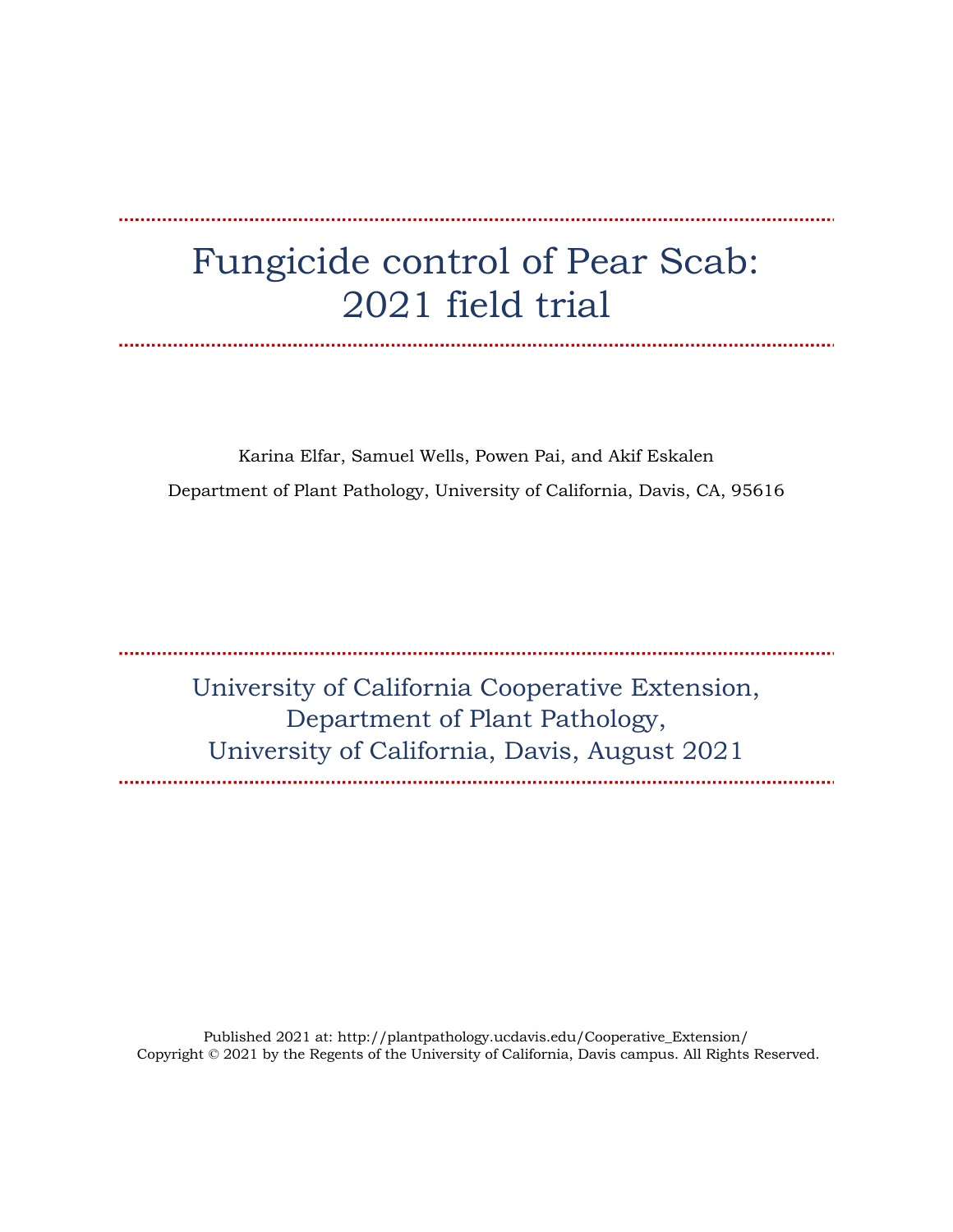### Report Summary

This report details the findings of our annual pear scab fungicide trials on pear (Pyrus spp., Cultivar Bartlett – <40- yrs-old). This trial was conducted at Lubich pear farm, Ukiah (38°19'14.2"N, -121°30'25.7"W) from March to June 2021. Treatments were placed in a complete randomized block design. The treatments were evaluated for disease incidence and severity on June 28<sup>th</sup>, 2020. The trials consisted of soft chemistry products and synthetic fungicides. Spray frequencies varied from 9 day to 12-day intervals.

### Materials and Methods

#### A. Experimental design

| Location             | Lakeport, California, 39°05'08.9"N 122°56'35.5"W                               |  |  |
|----------------------|--------------------------------------------------------------------------------|--|--|
| Experimental design  | Randomized complete block design with 4 replicates                             |  |  |
| Experimental unit    | 1 tree = $1$ plot                                                              |  |  |
| Row and tree spacing | 19 ft (row) and 15 ft (tree)<br>Plot unit area<br>285 ft2                      |  |  |
| Area/treatment       | 1140 ft2 or $0.02617$ acre/treatment (4 replicate trees = 1 treatment)         |  |  |
| Fungicide            | A green tip, Mar $23rd$ , 100 gallons/acre 2.6 gallons/4 replicates            |  |  |
| applications         | B early bloom Apr $2nd$ , 100 gallons/acre 2.6 gallons/4 replicates            |  |  |
|                      | C full bloom, Apr $14th$ , 100 gallons/acre 2.6 gallons/4 replicates           |  |  |
|                      | D petal fall, Apr 26 <sup>th</sup> , 100 gallons/acre 2.6 gallons/4 replicates |  |  |
|                      | E 1st cover spray, May $17th$ , 100 gallons/acre 2.6 gallons/4 replicates      |  |  |
| Equipment            | Stihl SR 450 Backpack Sprayers                                                 |  |  |

**Table 1.** Location experimental design and application timing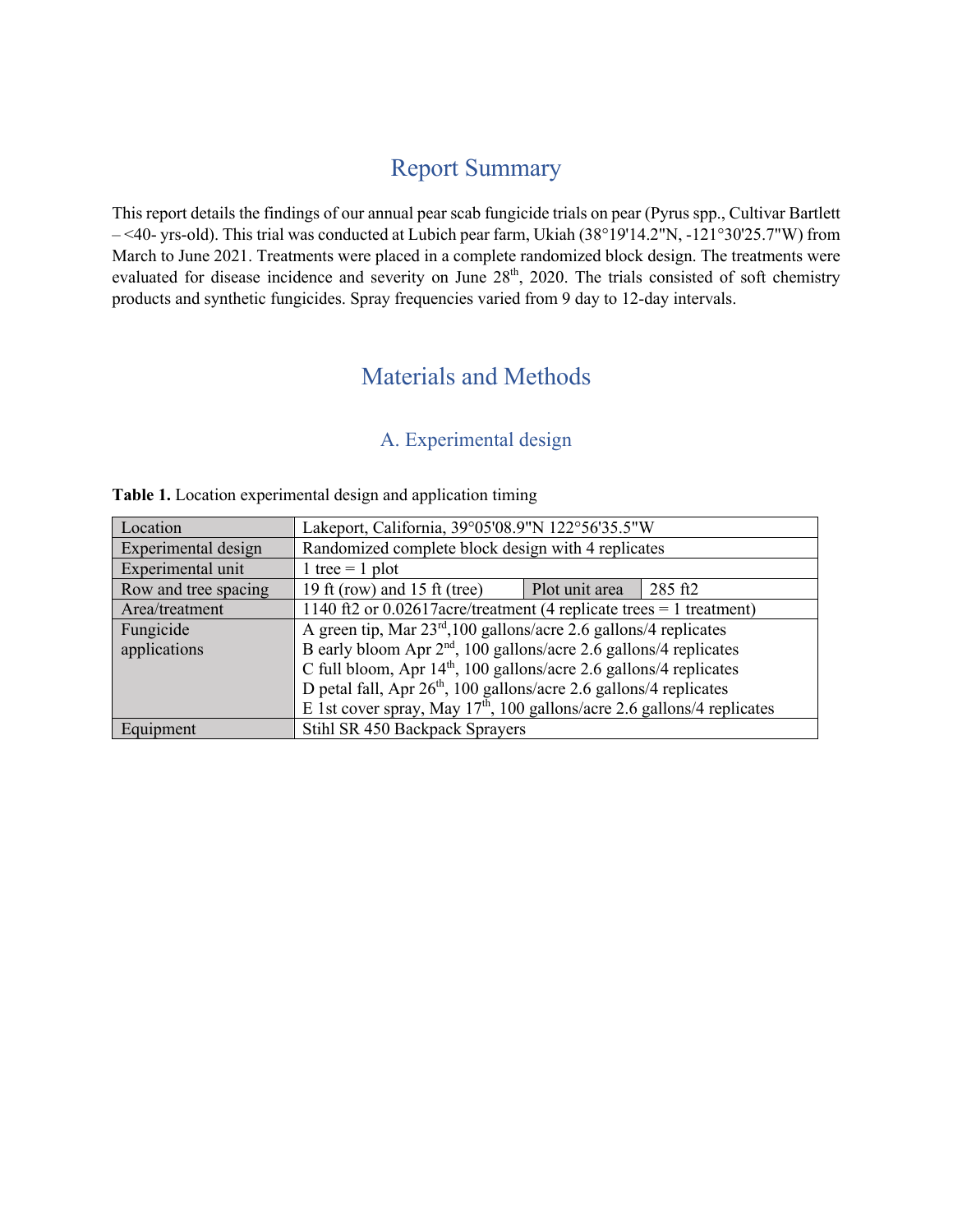## B. Experimental treatments

The treatments described in this report were conducted for experimental purposes only and crops treated in a similar manner may not be suitable for commercial or other use.

| <b>Treatment</b><br>N <sub>0</sub> | Flag        | <b>Treatment</b>      | <b>Application</b>        | FP/A            | FP/Treatment |
|------------------------------------|-------------|-----------------------|---------------------------|-----------------|--------------|
| $\mathbf{1}$                       | W           | Untreated control     | None                      | None            | None         |
| $\overline{2}$                     |             | Microthial disperss/  | $\mathbf{A}$              | 4lb             | 47.1         |
|                                    |             | Syllit /              | $\, {\bf B}$              | 3 pt            | 36.9         |
|                                    | Y           | Sovran /              | $\mathbf C$               | 6 oz            | 4.4          |
|                                    |             | Inspire super /       | $\mathbf D$               | $12$ fl $oz$    | 9.2          |
|                                    |             | Approvia              | ${\bf E}$                 | 6.25 fl oz      | 4.8          |
|                                    |             | Mastercop /           | A, B                      | $0.5$ pt        | 49.2         |
| $\overline{3}$                     | $\mathbf R$ | Ziram /               | $\overline{C}$            | 6lb             | 70.7         |
|                                    |             | Syllit /              | $\mathbf D$               | 3 pints         | 36.9         |
|                                    |             | Inspire super         | E                         | 12 fl oz        | 9.2          |
|                                    |             | Mastercop/            | $\mathbf{A}$              | $0.5$ pt        | 49.2         |
|                                    |             | Ziram /               | $\, {\bf B}$              | 6 lb            | 70.7         |
| $\overline{4}$                     | GD          | Sovran /              | $\mathbf C$               | 6 <sub>oz</sub> | 4.4          |
|                                    |             | Syllit /              | $\mathbf D$               | 3 pt            | 36.9         |
|                                    |             | Inspire super         | ${\bf E}$                 | 12 floz         | 9.2          |
|                                    |             | Approvia /            | $\mathbf{A}$              | 6.25 fl oz      | 4.8          |
|                                    |             | Inspire super /       | $\, {\bf B}$              | 12 fl oz        | 9.2          |
| 5                                  | $\bf{B}$    | Sovran /              | $\overline{C}$            | 6 <sub>oz</sub> | 4.4          |
|                                    |             | Sonata /              | $\mathbf D$               | 4qt             | 98.5         |
|                                    |             | Serifel               | ${\bf E}$                 | 11b             | 11.8         |
|                                    | <b>YKC</b>  | Rango /               | $\boldsymbol{\mathsf{A}}$ | 230 fl oz       | 176.8        |
|                                    |             | Mastercop /           | $\overline{B}$            | $0.5$ pt        | 49.2         |
| 6                                  |             | Rango /               | $\overline{C}$            | 160 fl oz       | 123.1        |
|                                    |             | Sonata /              | $\mathbf D$               | 4qt             | 98.5         |
|                                    |             | Serifel               | E                         | 11b             | 11.8         |
|                                    | <b>PKD</b>  | Microthial disperss / | $\mathbf{A}$              | 4lb             | 47.1         |
|                                    |             | Mastercop/            | $\, {\bf B}$              | $0.5$ pt        | 49.2         |
| $\boldsymbol{7}$                   |             | Sonata /              | $\overline{C}$            | 4qt             | 98.5         |
|                                    |             | Serifel /             | $\mathbf D$               | 11 <sub>b</sub> | 11.8         |
|                                    |             | Serenade ASO          | ${\bf E}$                 | 6 <sub>qt</sub> | 147.3        |
|                                    |             | Sonata /              | $\mathbf{A}$              | 4qt             | 98.5         |
|                                    |             | Serifel /             | $\, {\bf B}$              | 11 <sub>b</sub> | 11.8         |
| $\,8\,$                            | <b>BS</b>   | Serenade ASO /        | $\overline{C}$            | $6$ qts         | 147.3        |
|                                    |             | Sonata /              | $\mathbf{D}$              | 4qt             | 98.5         |
|                                    |             | Serifel               | E                         | 11b             | 11.8         |

Table 2. Treatment programs. "FP" = formulated product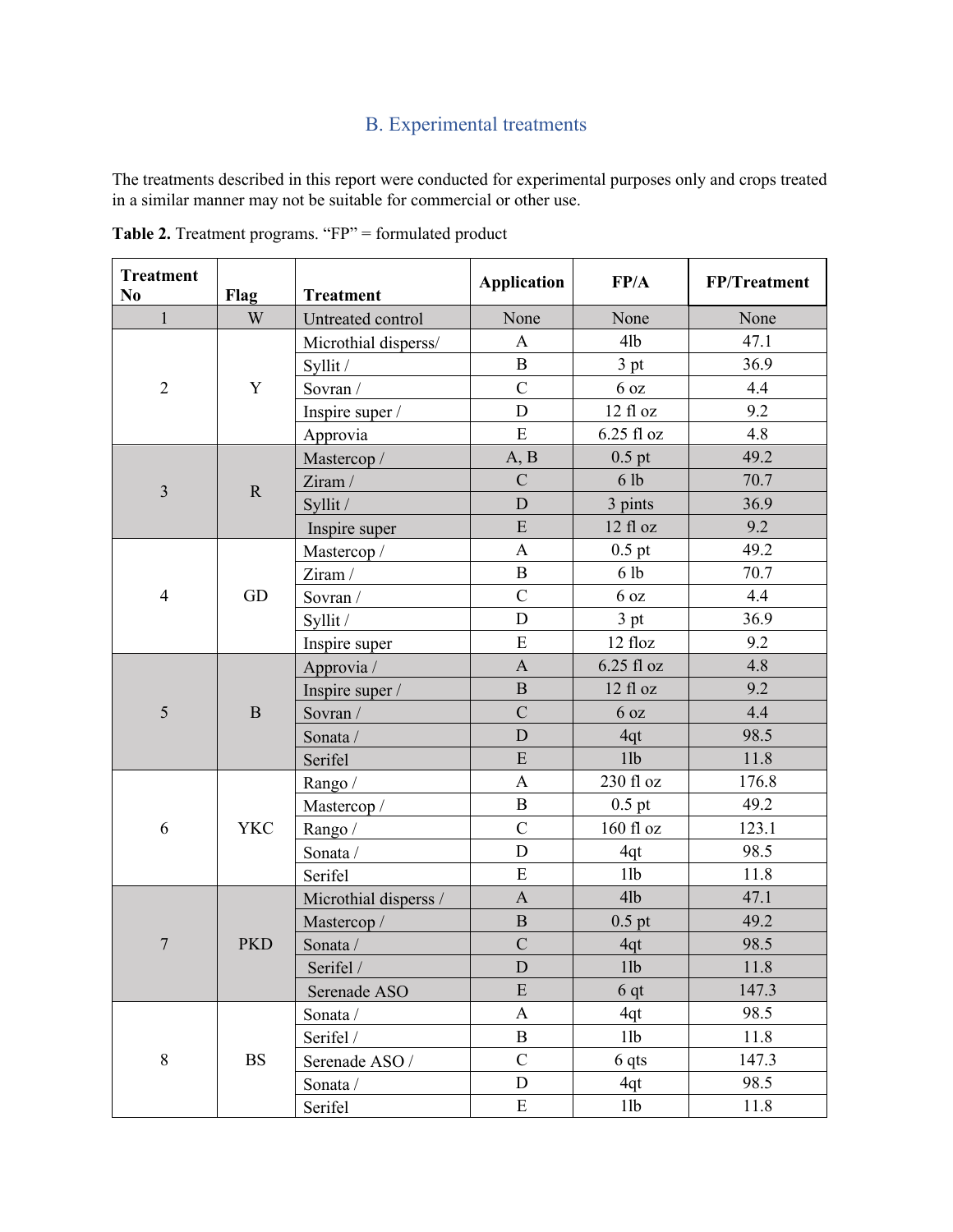#### C. Map

| $N \leftarrow$<br>$4-GD$<br>$8 - BS$<br>7-PKD             | <b>Block 2</b> |
|-----------------------------------------------------------|----------------|
| $8 - BS$<br>6-YKC<br>7-PKD<br>X                           | <b>Block 3</b> |
| 6-YKC<br>$3-R$<br>$2-Y$<br>X<br>X                         | <b>Block 4</b> |
| X<br>$2-Y$<br>7-PKD<br>$5 - B$<br>$4-GD$<br>X             |                |
| X<br>$3-R$<br>$2-Y$<br>$4-GD$<br>$2-Y$<br>$5 - B$         |                |
| $5 - B$<br>X<br>X<br>$1-W$<br>$1-W$<br>7-PKD              |                |
| X<br>X<br>$8 - BS$<br>$4-GD$<br>X                         |                |
| 6-YKC<br>$3-R$<br>$1-W$<br>$1-W$                          |                |
| $5 - B$<br>X<br>X                                         |                |
| $8 - BS$<br>$3-R$                                         |                |
|                                                           |                |
| Row<br>$\mathbf{1}$<br>$\overline{2}$<br>3<br>5<br>6<br>4 |                |

| 6-YKC | Block 1        |
|-------|----------------|
| 7-PKD | Block 2        |
| x     | Block 3        |
| Y     | <b>Block 4</b> |

**Figure 1.** Trial layout

#### D. Data Collection and Statistics

Disease was assessed on June 28<sup>th</sup> when fruits were large enough to observe scab lesions. Fifty fruits were randomly selected from each tree. The number of lesions were scored for each fruit. No disease was present due to dry conditions.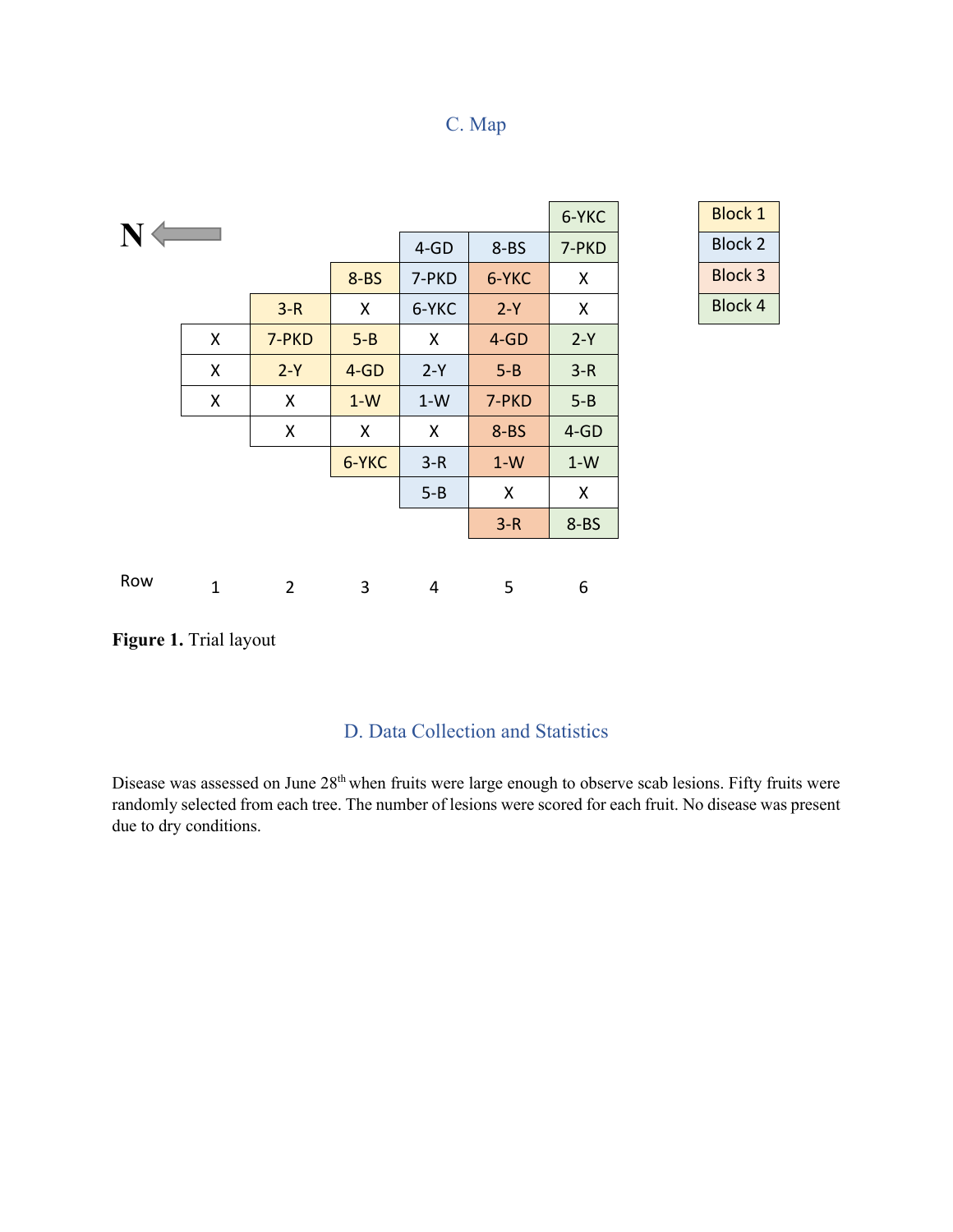#### E. Weather

Daily temperature and precipitation were obtained from a CIMIS weather station in Sanel Valley (106). The temperature and precipitation data are shown in Figure 2.





**Figure 2.** Average daily temperature ( $^{\circ}$ C) and precipitation (mm) from March 15<sup>th</sup> to July 1<sup>st</sup>, 2021 from CIMIS station Sanel Valley, CA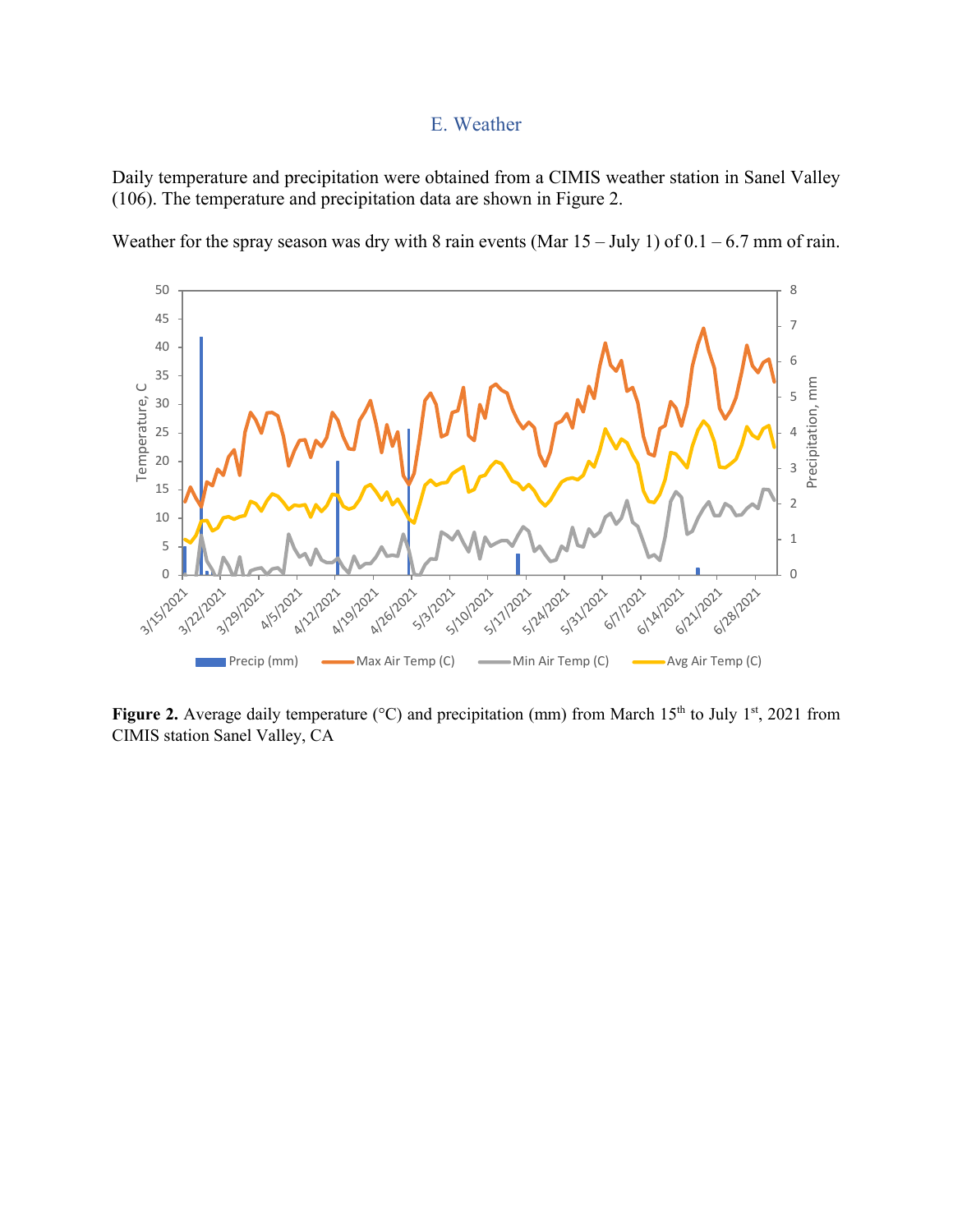#### F. Results

#### **No disease was present due to unusual dry weather and lack of winter rain in 2021.**

**Table 3.** Pear scab fruit incidence (means). Product names are followed by rate (per acre)

| <b>Treatment</b><br>N <sub>0</sub> | Flag         | <b>Treatment</b>                                                                                                                                            | Mean Incidence (%) |  |
|------------------------------------|--------------|-------------------------------------------------------------------------------------------------------------------------------------------------------------|--------------------|--|
| 1                                  | W            | Untreated control                                                                                                                                           | 0.0<br>n.s.        |  |
| $\overline{2}$                     | Y            | Microthial disperss $(4 \text{ lb})$ / Syllit $(3 \text{ pt})$ /<br>Sovran (6 oz)/ Inspire super (12 floz)/<br>Approvia (6.25 fl oz)                        | 0.0                |  |
| 3                                  | $\mathbb{R}$ | Mastercop $(0.5 \text{ pt})$ / Mastercop $(0.5 \text{ pt})$<br>pt)/Ziram $(6 \text{ lb})$ / Syllit $(3 \text{ pt})$ / Inspire super<br>$(12 \text{ fl oz})$ | 0.0                |  |
| $\overline{4}$                     | GD           | Mastercop $(0.5 \text{ pt})$ / Ziram $(6 \text{ lb})$ / Sovran $(6 \text{ lb})$<br>oz)/ Syllit (3 pt)/ Inspire super (12 fl oz)                             | 0.0                |  |
| 5                                  | B            | Approvia (6.25 fl oz)/ Inspire super (12 fl<br>oz)/ Sovran (6 oz)/ Sonata (4qt)/ Serifel (1<br>1 <sub>b</sub>                                               | 0.0                |  |
| 6                                  | <b>YKC</b>   | Rango (230 fl oz)/ Mastercop (0.5 pt)/<br>Rango (160 fl oz)/ Sonata (4qt/A)/ Serifel<br>(1 lb)                                                              | 0.0                |  |
| 7                                  | <b>PKD</b>   | Microthial disperss $(4 \text{ lb})$ Mastercop $(0.5 \text{ lb})$<br>pt )/ Sonata (4qt)/ Serifel (1 lb)/ Serenade<br>ASO(6 qt)                              | 0.0                |  |
| 8                                  | <b>BS</b>    | Sonata (4qt)/ Serifel (1 lb)/ Serenade ASO<br>$(6 qt)$ Sonata $(4 qt)$ Serifel $(1 lb)$                                                                     | 0.0                |  |

n.s. = not significant according to Fisher's LSD test at  $P = 0.05$ .